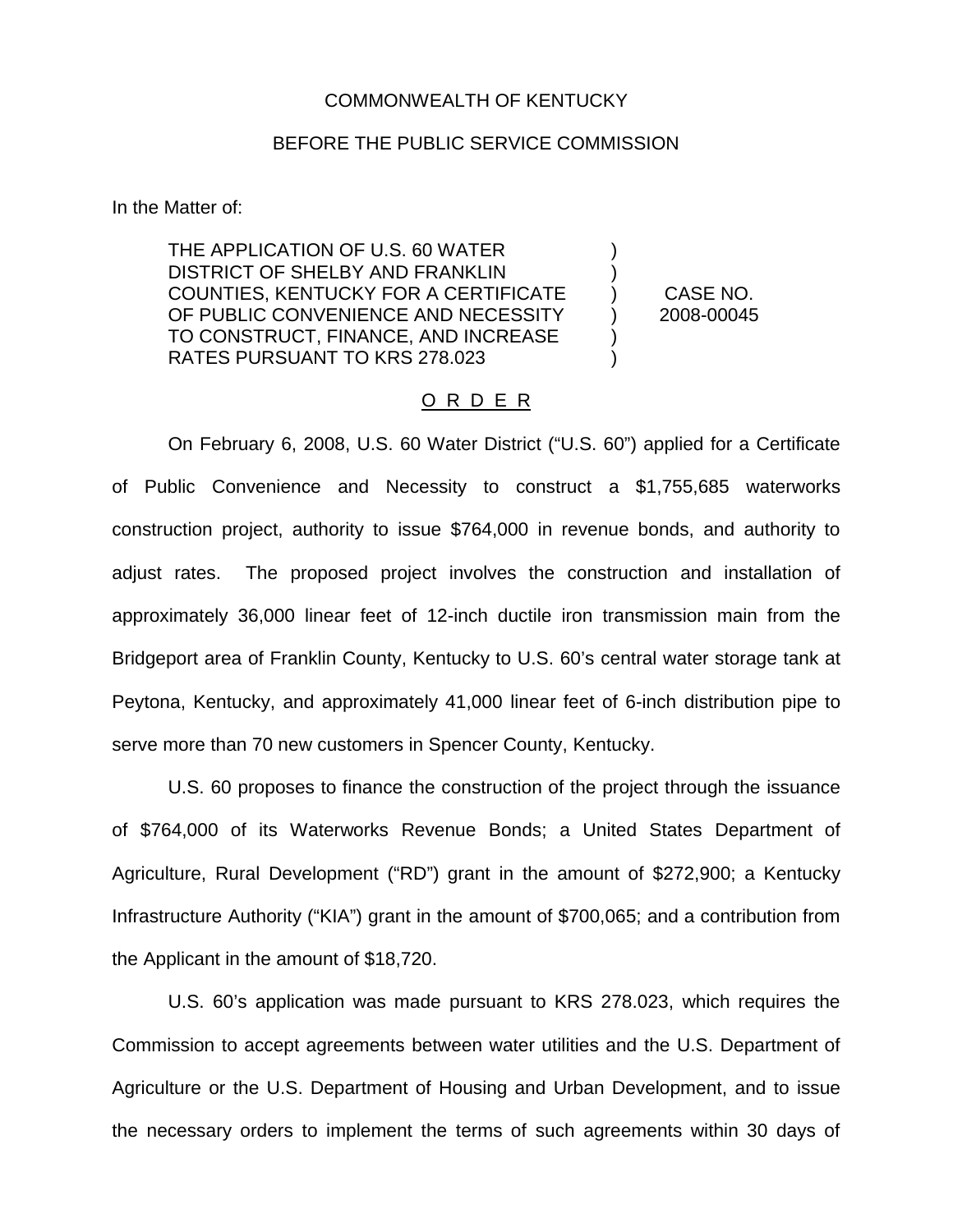satisfactory completion of the minimum filing requirements. Given that minimum filing requirements were met in this case on February 6, 2008, KRS 278.023 does not grant the Commission any discretionary authority to modify or reject any portion of this agreement.

Pursuant to KRS 278.023(3), which permits the Commission to recommend changes to the agreement between the water utility and the federal agency, we recommend RD remove one condition to the proposed financing plan. RD requires that U.S. 60 establish a fire hydrant fee of \$5 per month. This condition is unnecessary to the repayment of the proposed loan nor will it materially affect the water utility's financial integrity.<sup>1</sup>

While the Commission reluctantly accepts the premise of KRS 278.023 that conflicting federal agency and Commission requirements may delay or jeopardize construction projects that are subject to federal agency financing and oversight, we do

Similarly, Rule VI(E) provides:

<sup>&</sup>lt;sup>1</sup> As the rules contained in U.S. 60's filed rate schedules appear to discourage strongly fire protection services, the Commission strongly questions the need for the fees. Rule VI(D) provides:

No Fire Protection Service. The District provides only domestic water service to rural residences and businesses. The District does not provide fire protection to its customers or to others. Fire protection must be provided on site by the customer using means other than the District's distribution system.

Fire Hydrants. The fire hydrants installed on the distribution lines of this District are for the sole purpose of flushing the lines, or other uses by the District necessary for proper maintenance of the lines. The District is not responsible for, nor does it guarantee, any minimum pressure or flow at these hydrants, other than the minimum required by the Public Service Commission for distribution lines. If these fire hydrants are used by fire protection units in the performance of their duty, any damage to the distribution lines resulting from excessive pumping pressure will be the liability of that unit.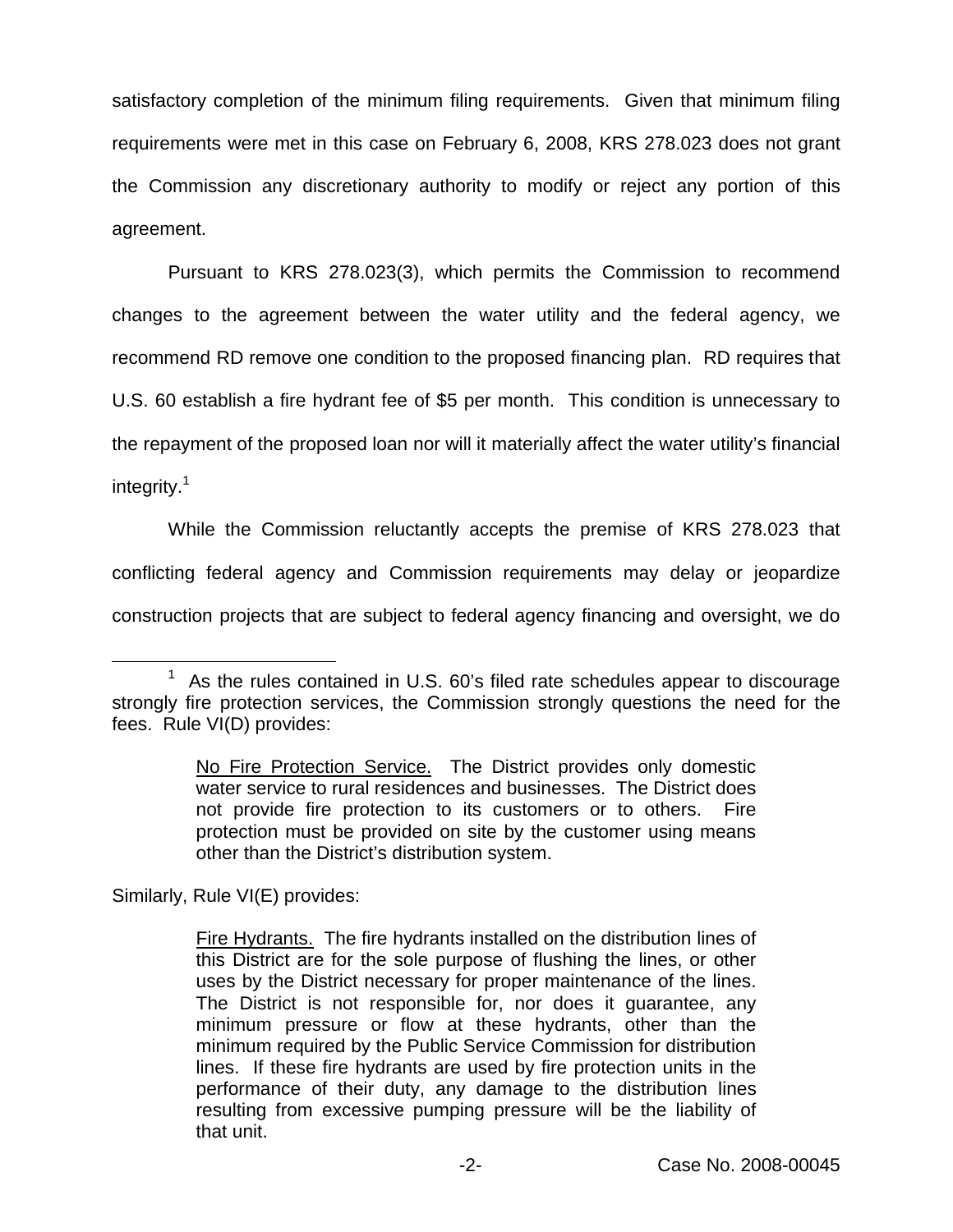not accept the view that KRS 278.023 should be used for the wholesale circumvention of Commission review of water utility rates and charges that are unrelated or remotely related to a proposed construction project. When enacting KRS 278.023, the General Assembly attempted to provide for the expedited review of RD-funded construction projects, not the total surrender of state regulatory authority regarding rates to a federal government agency.

We respectfully submit that RD should in the future refrain from including any rates and charges that are unrelated to proposed construction projects in its letters of conditions, especially those charges that involve customer deposits and non-recurring charges.<sup>2</sup> Water utilities seeking review of such charges should follow the procedures set forth in Administrative Regulation 807 KAR 5:011. Commission review of these charges has historically been prompt and has not involved expensive or lengthy proceedings.

IT IS THEREFORE ORDERED that:

1. U.S. 60 is granted a Certificate of Public Convenience and Necessity for the proposed construction project.

2. U.S. 60's proposed plan of financing is accepted.

3. U.S. 60 is authorized to issue \$145,000 of U.S. 60 Water District Workworks Revenue Bonds, Series A, and \$619,000 of U.S. 60 Water District Workworks Revenue Bonds, Series B.

4. If surplus funds remain after the approved construction has been completed, U.S. 60 may use such surplus to construct additional plant facility if RD

 $2^{2}$  See also Case No. 2007-000385, The Application of Rowan Water, Inc., of Rowan County, Kentucky, for a Certificate of Public Convenience and Necessity to Construct, Finance, and Increase Rates Pursuant to KRS 278.023 (Ky. PSC Oct. 12, 2007) (wherein the Commission made similar recommendations to RD).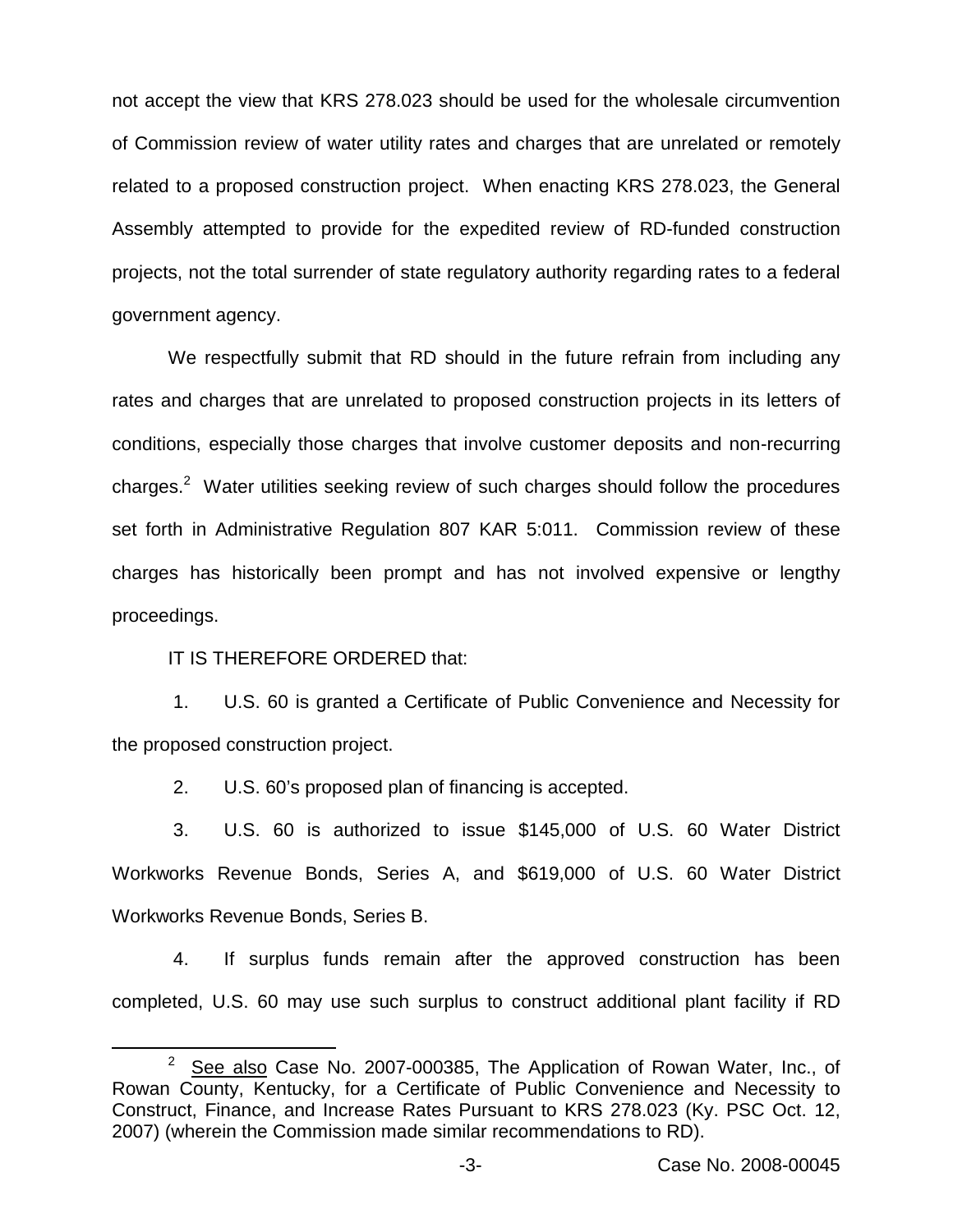approves of the use, and the additional construction will not result in a change in U.S. 60's rates for service. U.S. 60 shall provide written notice of this additional construction in accordance with Administrative Regulation 807 KAR 5:069, Section 3.

5. U.S. 60 shall file a copy of the "as-built" drawings and a certified statement the construction has been satisfactorily completed in accordance with the contract plans and specifications within 60 days of the substantial completion of the construction certified herein.

6. U.S. 60 shall monitor the adequacies of the expanded water distribution system after construction. If the level of service is inadequate or declining, or the pressure to any customer is outside the requirements of Administrative Regulation 807 KAR 5:066, Section 5(1), U.S. 60 shall take immediate action to ensure that the level of service conforms to the regulations of the Commission.

7. U.S. 60 shall notify the Commission one week prior to the actual start of construction and at the 50 percent completion point.

8. Within 30 days of the date of this Order, U.S. 60 shall file with the Commission its revised tariffs setting out the rates approved herein.

9. The rates set out in Appendix A, which is attached hereto and incorporated herein, are the rates approved for service rendered on and after the date of this Order.

10. Three years from the effective date of this Order, U.S. 60 shall file an income statement, along with any pro forma adjustments, in sufficient detail to demonstrate that the rates approved herein are sufficient to meet its operating expenses and annual debt service requirements.

11. If RD amends any conditions set forth in the Letter of Conditions of May 27, 2003 and the Amended Letter of Conditions of January 8, 2008, U.S. 60 shall advise

-4- Case No. 2008-00045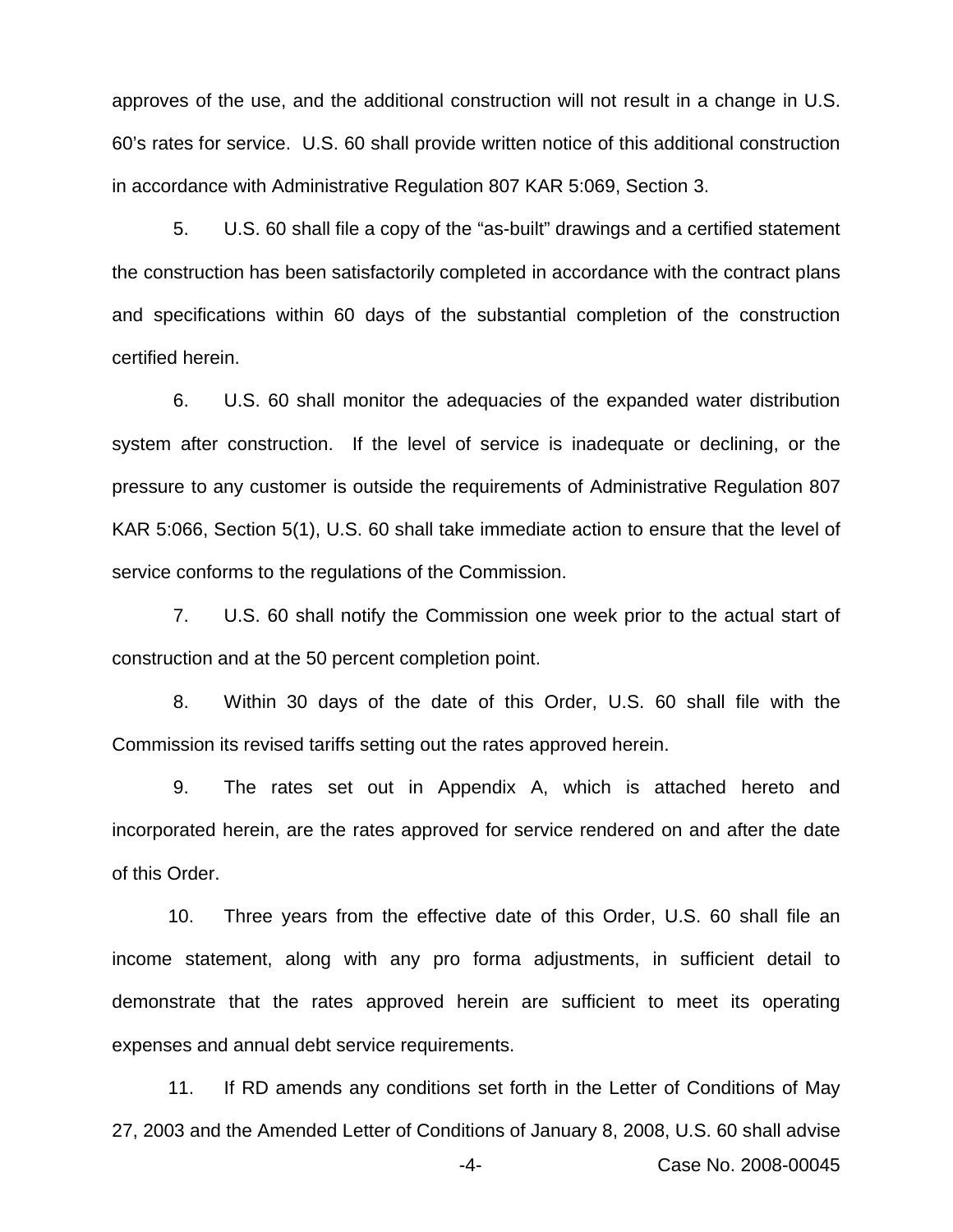the Commission in writing of these amendments within 20 days of its receipt of notification of RD's action.

12. The Executive Director shall serve a copy of this Order upon RD's State Director.

Nothing contained herein shall be deemed a warranty of the Commonwealth of Kentucky, or any agency thereof, of the financing herein accepted.

Done at Frankfort, Kentucky, this 7<sup>th</sup> day of March, 2008.

By the Commission

ATTEST:

**Executive Director** 

Case No. 2008-00045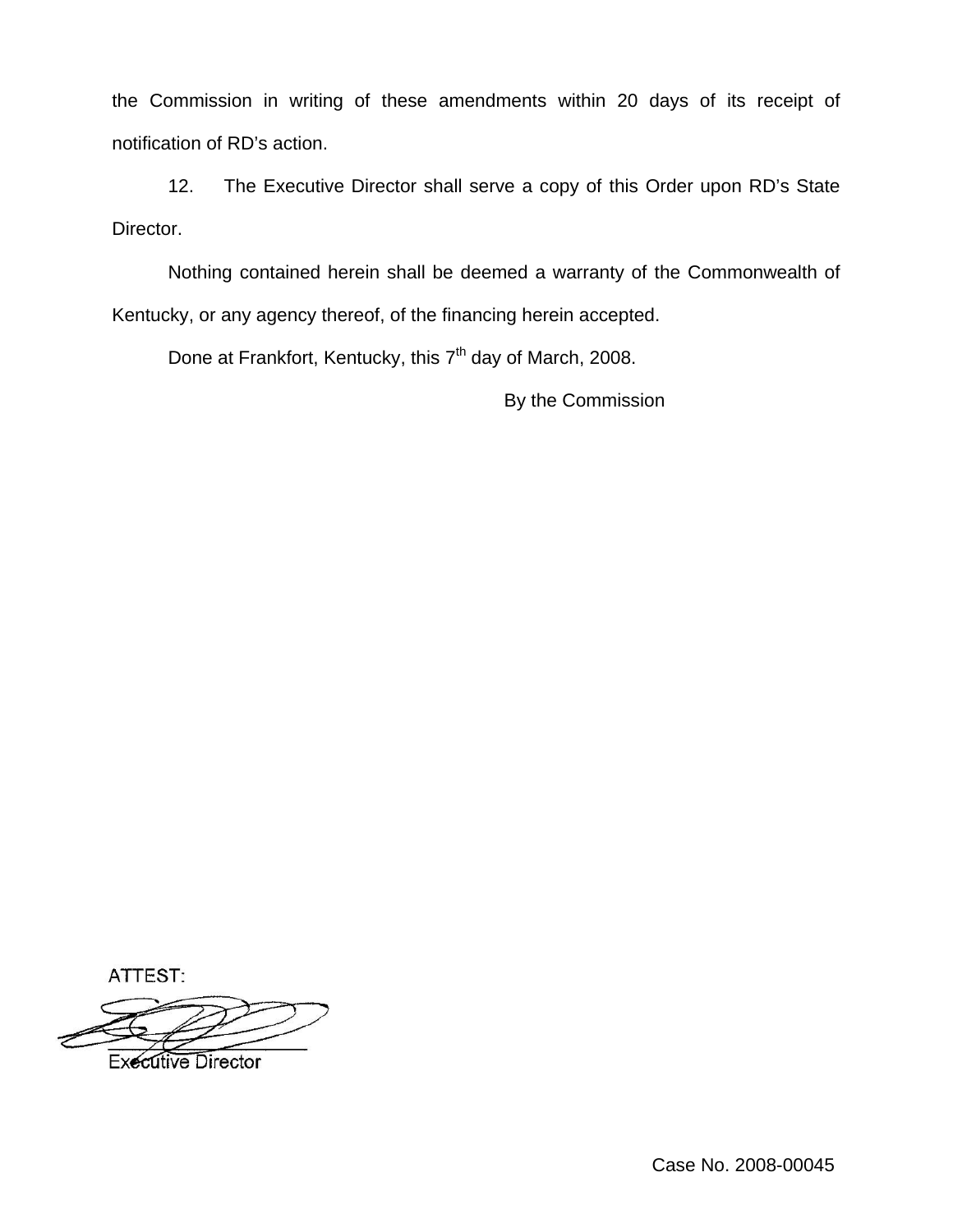# APPENDIX A

## APPENDIX TO AN ORDER OF THE KENTUCKY PUBLIC SERVICE COMMISSION IN CASE NO. 2008-00045 DATED MARCH 7, 2008

The following rates and charges are prescribed for the customers in the area served by U.S. 60 Water District. All other rates and charges not specifically mentioned herein shall remain the same as those in effect under authority of the Commission prior to the effective date of this Order.

### **Monthly Water Rates**

# 5/8" x 3/4" Meter

|                                                           | <b>First</b>            |  | 1,000 Gallons | \$12.86 | Minimum Bill           |  |  |  |  |
|-----------------------------------------------------------|-------------------------|--|---------------|---------|------------------------|--|--|--|--|
|                                                           | Next                    |  | 2,000 Gallons |         | 6.41 Per 1,000 Gallons |  |  |  |  |
|                                                           | Next 2,000 Gallons      |  |               |         | 5.15 Per 1,000 Gallons |  |  |  |  |
|                                                           | All Over 5,000 Gallons  |  |               |         | 4.54 Per 1,000 Gallons |  |  |  |  |
|                                                           | 1" Meter                |  |               |         |                        |  |  |  |  |
|                                                           | First 5,000 Gallons     |  |               |         | \$35.98 Minimum Bill   |  |  |  |  |
|                                                           | All Over 5,000 Gallons  |  |               |         | 4.54 Per 1,000 Gallons |  |  |  |  |
|                                                           |                         |  |               |         |                        |  |  |  |  |
|                                                           | 2 " Meter               |  |               |         |                        |  |  |  |  |
|                                                           | First 25,000 Gallons    |  |               |         | \$126.78 Minimum Bill  |  |  |  |  |
|                                                           | All Over 25,000 Gallons |  |               |         | 4.54 Per 1,000 Gallons |  |  |  |  |
|                                                           |                         |  |               |         |                        |  |  |  |  |
| <b>Bulk User Rate:</b>                                    |                         |  |               |         |                        |  |  |  |  |
|                                                           | First 1,000 Gallons     |  |               | \$2.70  | Minimum Bill           |  |  |  |  |
|                                                           | All Over 1,000 Gallons  |  |               |         | 2.70 Per 1,000 Gallons |  |  |  |  |
|                                                           | <b>Wholesale Water:</b> |  |               |         |                        |  |  |  |  |
| Sale to co-owner North Shelby Water Company from 16" line |                         |  |               |         |                        |  |  |  |  |
|                                                           |                         |  |               |         |                        |  |  |  |  |

| First                  | 1,000 Gallons | $$26.36$ Minimum Bill  |
|------------------------|---------------|------------------------|
| All Over 1,000 Gallons |               | 2.02 Per 1,000 Gallons |